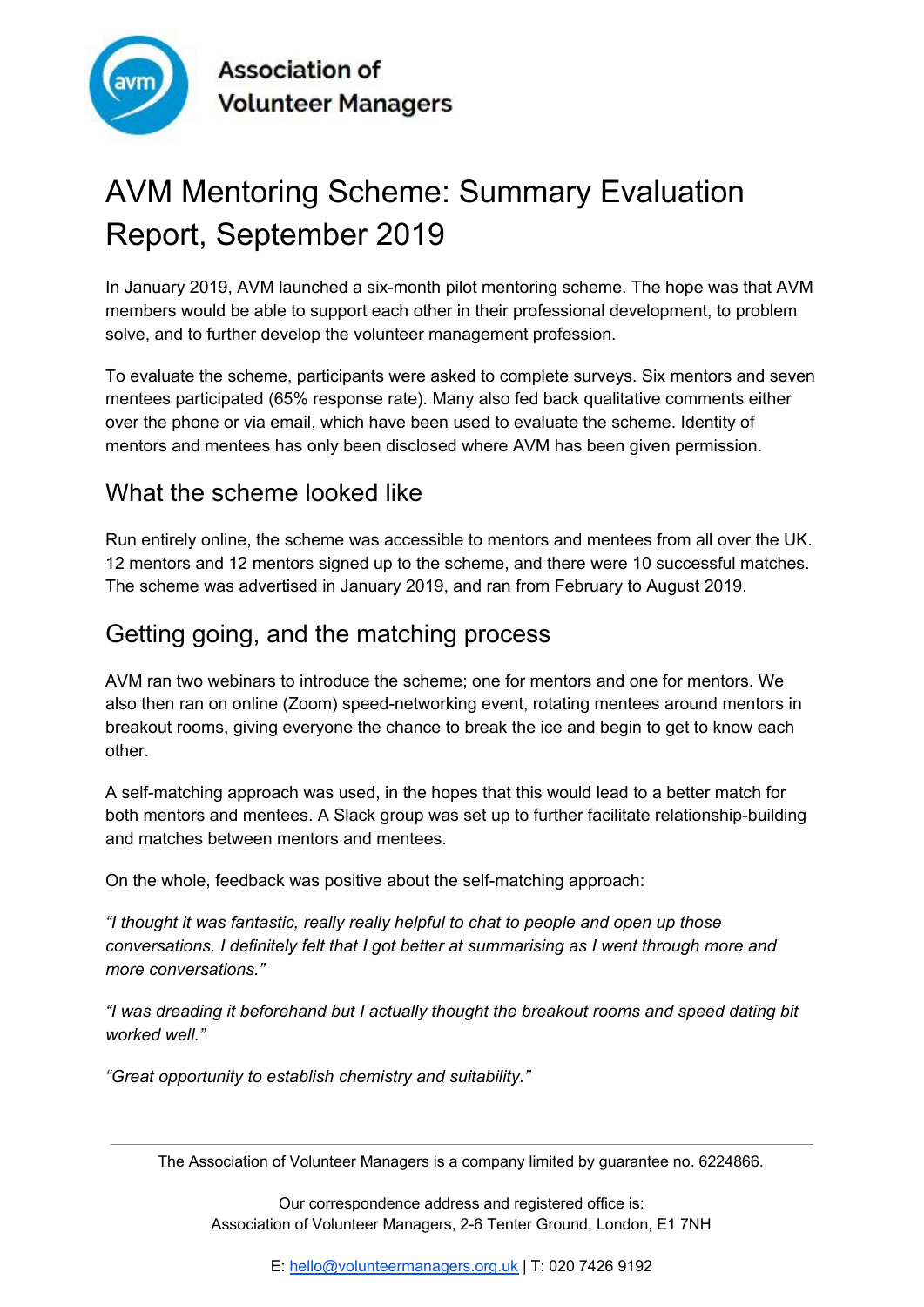

*"I felt it was really important for the mentors/mentees to match themselves, and in fact more so* for the mentees to seek out what they are looking for. A bit like the Bumble dating app, its putting the 'power' of the relationship where it needs to be, for them its with women, for us its *with the mentees."*

Though some did report some difficulties with the process:

"It was difficult to make a final decision about who to ask to be my mentor, I changed my mind *from my initial first choice - based on the profiles, once I had done the speed-dating exercise and then again when I had spoken with some potential mentors."*

Overall it's concluded that a self-matching approach is preferable to AVM decided the matches between pairs.

Once pairs had been agreed, it was over to mentors and mentees to decide frequency of meetings, time place, aims and structure. AVM recommended a minimum of one meeting per month.

## So, what was the impact?

100% of survey participants said they were extremely or very satisfied with the scheme, and all said they would recommend it to others.

Career progression and professional development:

The vast majority of participants agreed *"participation in the AVM Mentoring Programme has enhanced my career progression and/ or professional development"* and comments included:

*"My mentor helped build my confidence, drive and motivation to help me gain a new role"*

*"I joined the mentoring scheme during a time of great professional - and personal - upheaval. I was changing roles and the mentoring scheme really did help me to gain confidence in my abilities…and move my career forward. I am so pleased that I took part"*

*"I was transitioning in to line-management at the time of the scheme and I would say this mentor relationship had a direct (and positive) impact on how I approached this and will continue to evolve. In fact, her "solution-based thinking" and "reflective practice" theories/lines have almost become my own personal brand strapline in the organisation... It has become my default in many situations; usefully in successes but most increased my confidence in difficult situations."*

- Calleigh-Marie Lawrence (mentee), Volunteer Support Executive, The Charity for Civil **Servants**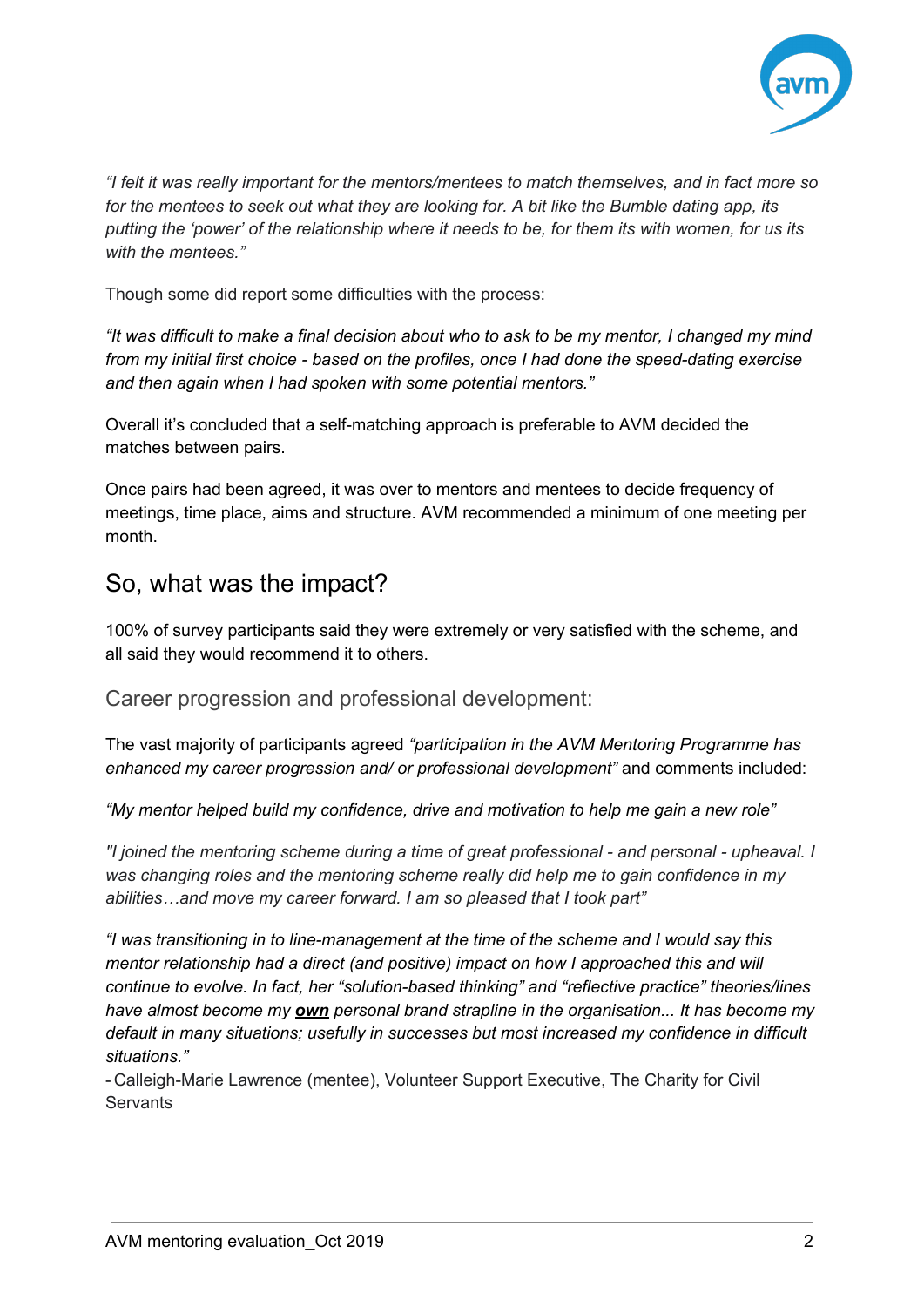

#### Increase in volunteer management skill and knowledge

About half of the survey respondents said they felt their volunteer management skills and knowledge had been improved through the scheme. Experiences of the pairs seemed to vary considerably, with some meeting once p/ week, others, less than once p month. Also, the aim of mentees varied considerably – this may explain why only some felt their skills and knowledge increased. Comments included:

*"My experience has been totally positive. My mentor has vastly more experience than me in Volunteer Management but we both have the same challenges."* - David Little, Volunteer Coordinator at Carlisle Carers (mentee)

*"I thoroughly enjoyed being a mentor. I got to work with someone whose experience gave me new insights into the current workplace. Their challenges made me think in new ways about the best way to support them as they found their own solutions. I'd definitely do it again and would encourage others to mentor a colleague as well."* - Rob Jackson, Rob Jackson Consulting Ltd (mentor)

*"the 'mentor/mentee' relationship can and should switch - plenty to be learned down what can be a two-way street"*

- Shaun Crummey, Head of Volunteering, Absolutely Cultured

Increase in motivation, satisfaction and wellbeing

The majority of participants reported an increase in their own motivation or feelings of satisfaction as a result of participating in the scheme. Comments included:

*"[M]y mentor had the fantastic ability to help me realise that much like Dorothy and her ruby slippers, in my most of issues – I had the answer myself. She was a highly skilled, very empathetic yet matter of fact, confidence-boosting and insightful professional. I have definitely emerged from the other side a more rounded individual both in and outside of the workplace."* - mentee

### I**mproved leadership and management skills of both mentors and mentees**

The vast majority of participants agreed that their problem-solving and leadership skills had been improved as a result of participation in this programme. Comments included:

"It was a huge learning curve in what it means to be a manager. I realise I'd be judging myself *very harshly for someone early on in management. I learnt a lot about my strengths but also how management relationships are so dependent on the person you manage, not just your*